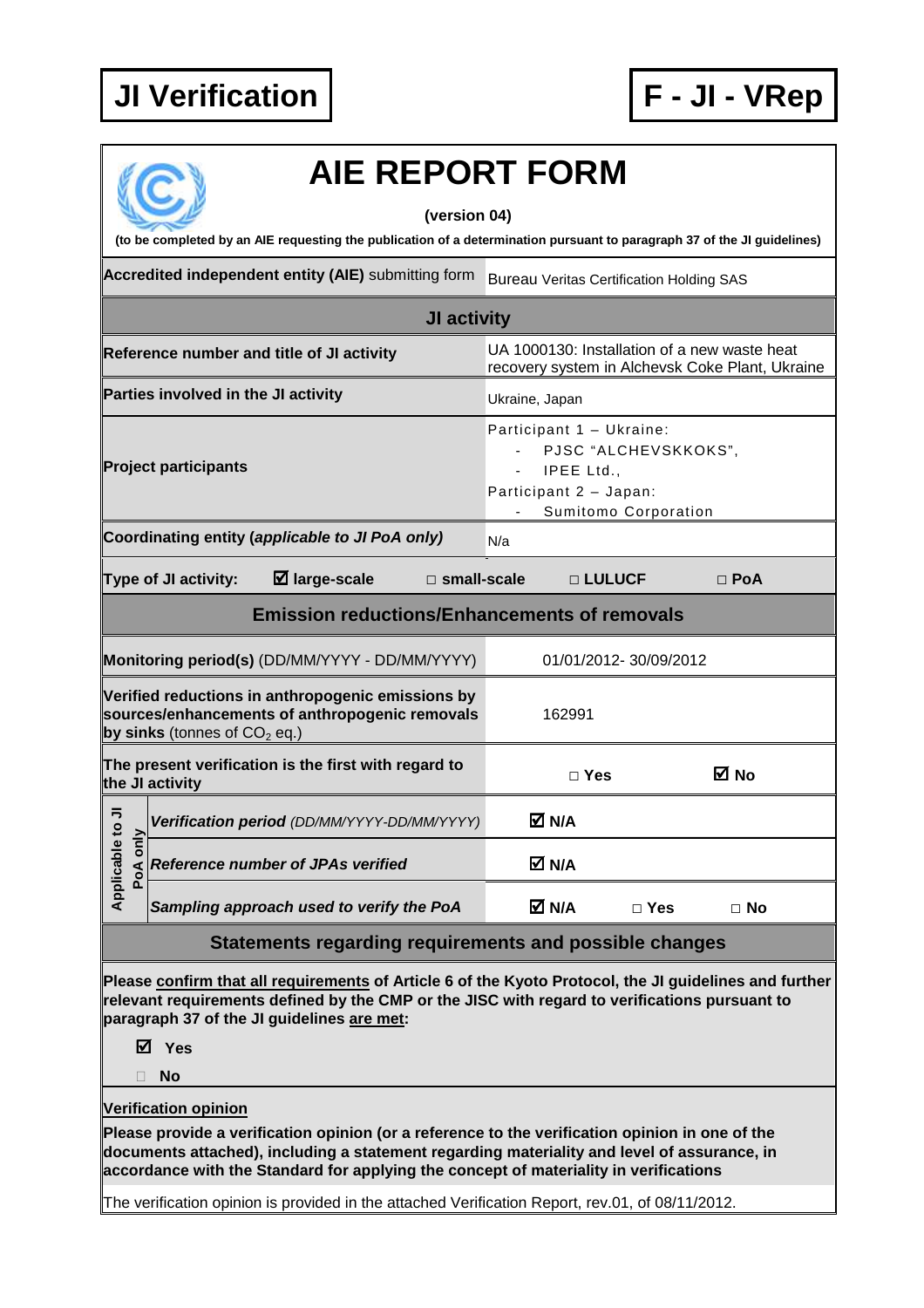|                   |        | The project design was revised in the current<br>monitoring period, after the determination has<br>been deemed final                                                                                                                                                                                        |            | $\Box$ Yes | M No      |
|-------------------|--------|-------------------------------------------------------------------------------------------------------------------------------------------------------------------------------------------------------------------------------------------------------------------------------------------------------------|------------|------------|-----------|
|                   |        | If yes, please list all revisions to the project design<br>and express a determination opinion (or provide a<br>reference to an attached document containing the<br>required information)                                                                                                                   | M N/A      |            |           |
|                   |        | If project design was revised in the current<br>monitoring period, please confirm that conditions<br>defined in JI guidelines (paragraph 33) are still met                                                                                                                                                  | M N/A      | $\Box$ Yes | $\Box$ No |
|                   |        | If project design was revised in the current<br>monitoring period, please confirm that the changes<br>do not alter the original determination opinion                                                                                                                                                       | M N/A      | $\Box$ Yes | $\Box$ No |
|                   |        | If project design was revised in the current<br>monitoring period, please confirm that:                                                                                                                                                                                                                     |            |            |           |
|                   |        | (a) Physical location of the project has not changed                                                                                                                                                                                                                                                        | M N⊿       | $\Box$ Yes | $\Box$ No |
|                   |        | (b) If emission sources have changed, they are<br>reflected in an updated monitoring plan                                                                                                                                                                                                                   | M N/A      | $\Box$ Yes | ⊟ No      |
|                   |        | (c) Baseline scenario has not changed                                                                                                                                                                                                                                                                       | M N/A      | $\Box$ Yes | $\Box$ No |
|                   |        | (d) Changes are consistent with JI specific approach<br>or CDM methodology upon which the<br>determination was prepared for the project                                                                                                                                                                     | M N/A      | $\Box$ Yes | $\Box$ No |
| monitoring period |        | The monitoring plan was revised in the current                                                                                                                                                                                                                                                              | $\Box$ Yes |            | ⊠No       |
|                   |        | If yes, please specify for which technologies and measures<br>under each type of JPA the monitoring plan was revised<br>(applicable to JI PoA only)                                                                                                                                                         |            |            |           |
| monitoring plans  |        | The current revisions to the monitoring plan<br>improve the accuracy and/or applicability of<br>information collected, compared to the original<br>monitoring plan without changing conformity with<br>the relevant rules and regulations for establishing                                                  | M N/A      | $\Box$ Yes | $\Box$ No |
|                   |        | List of documents attached to the verification report form                                                                                                                                                                                                                                                  |            |            |           |
|                   |        | Please attach relevant documents used in the verification process and mark below accordingly                                                                                                                                                                                                                |            |            |           |
| ☑                 |        | Verification report                                                                                                                                                                                                                                                                                         |            |            |           |
| $\Box$            |        | Written approvals by the Parties involved, if applicable                                                                                                                                                                                                                                                    |            |            |           |
| ☑                 |        | Other documents:                                                                                                                                                                                                                                                                                            |            |            |           |
|                   | □      | Document listing all revisions to the project design, if applicable                                                                                                                                                                                                                                         |            |            |           |
|                   | $\Box$ | Determination that the revisions to the project design, if applicable, do not alter the original<br>determination opinion and that the conditions defined by paragraph 33 of the JI guidelines are<br>still met                                                                                             |            |            |           |
|                   | $\Box$ | Revised monitoring plan, if applicable                                                                                                                                                                                                                                                                      |            |            |           |
|                   | $\Box$ | Determination that the revisions to the monitoring plan, if applicable, improve the accuracy<br>and/or applicability of information collected, compared to the original monitoring plan without<br>changing conformity with the relevant rules and regulations for the establishment of<br>monitoring plans |            |            |           |
|                   | □      | Sampling plan, if applicable (JI PoA only)                                                                                                                                                                                                                                                                  |            |            |           |
|                   | ☑      | Any other documents (please list): Emission reductions calculation spreadsheet                                                                                                                                                                                                                              |            |            |           |
|                   |        | The AIE herewith declares that undertaking the verification for the JI activity referred to above<br>does not constitute a conflict of interest which is incompatible with the role of an AIE                                                                                                               |            |            |           |